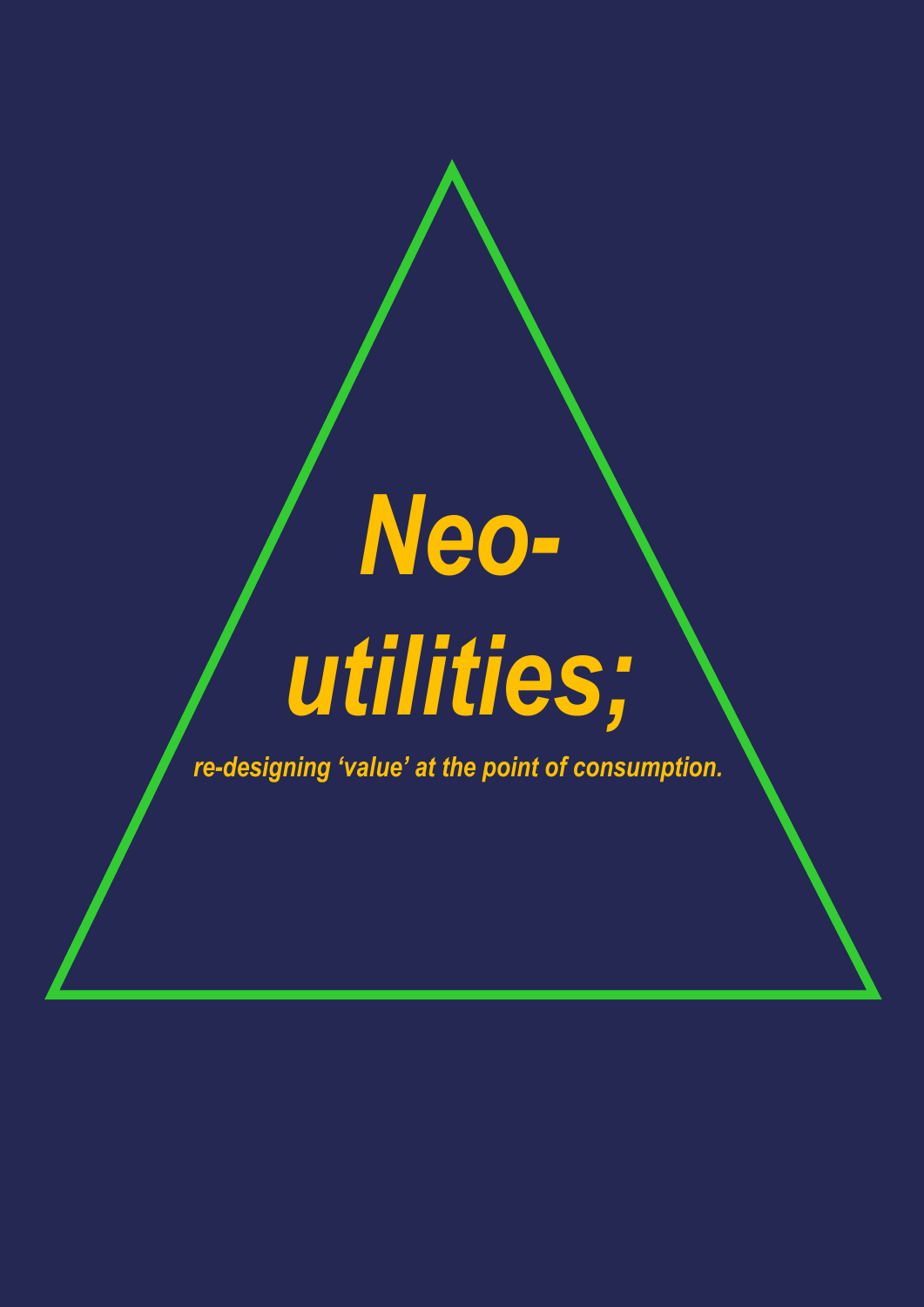## *Neo-utilities;*

## *re-designing 'value' at the point of consumption.*

**Dr Elizabeth Wright & Simon Fraser RCA MA Design; Ceramics, Furniture, Jewellery**

 **UAL: Central Saint Martins**

*'Neo-utilities'* **re-casts corporate integrated reporting as a source of information for decision makers, from material sourcing to the consumer context. This proposition would provide all participants in the production to consumption network, the information to base their decisions on 'integrated value', rather than purely by the lowest price at the point of purchase. In an age of transparent information,** *'Neo-utilities'* **propose a reappraisal of how social, economic and environmental values contribute to sustainable design responses and create narratives for positive change.** 

In mature markets, where basic utility is often taken for granted; products aim to satisfy shared criteria and are massproduced for similar costs. Differentiation strategies aim to reduce economies of scale within the process to reduce the price at the point of sale, or by the creation of questionable design variations that claim to 'add' value to the basic product. In both strategies, the focus is on the end of the production process, at the point where the product meets the consumer. This fails to recognise the full costs of production, or the lifecycle of products during and post consumption (see figure 1).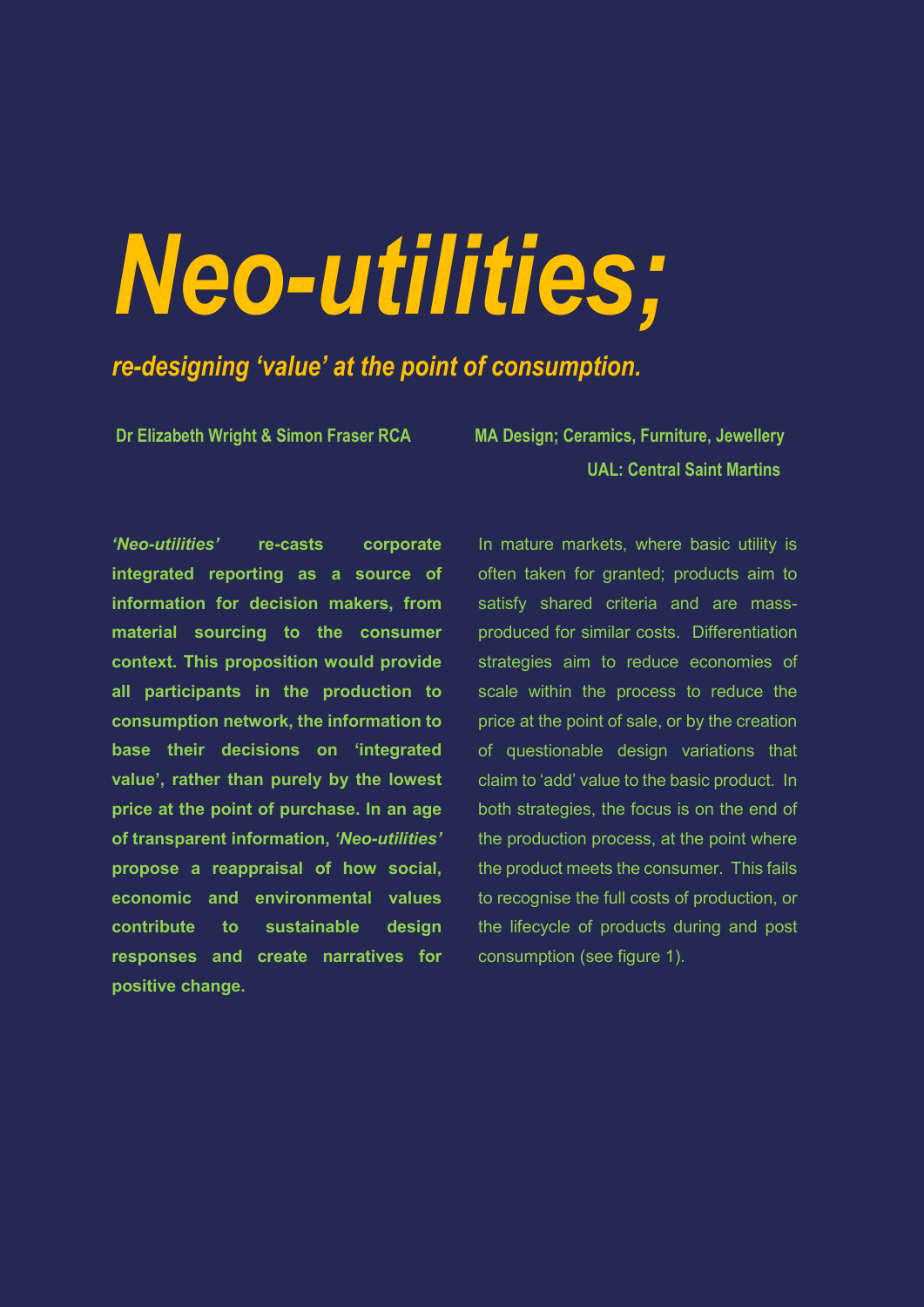

As consumers become more aware of the impact of their choices and increasingly value the experiential elements of their purchasing power, the potential impact to reputational risk throughout the production and consumption network rises, for example failing to recognise the impact of The Modern Slavery Act 2015. When ethicality and sustainability are viewed as 'costs' during

production, it becomes clearer why they are so rarely valued in design narratives at the point of sale. With little motivation, beyond reducing price or tweaking product design, real innovation rapidly declines. The question becomes how to overcome resistance to change and move to supercharge 'radical innovation' (Verganti, 2009)?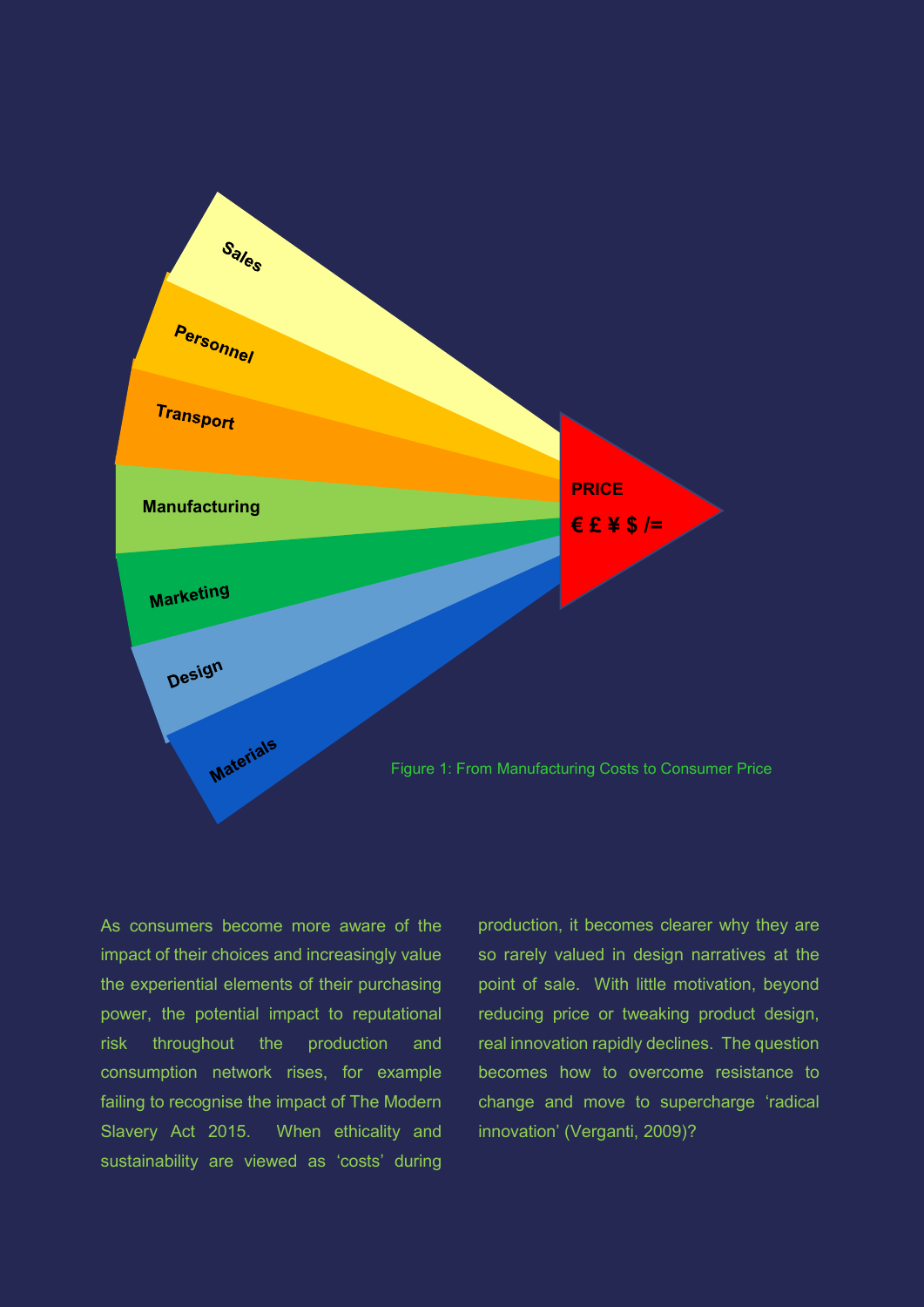Whilst the complexities of competing issues of sustainability and ethicality may be less familiar to design constrained by price, international legal and corporate discussions have acknowledged and reviewed these issues in response to duties to maximise shareholder profit. To

manage investments, whilst recognising the crisis in sustainability and the very real risks to business, society and capital, increasingly companies are responding by adopting a model of integrated reporting (see figure 2).



Figure 2: The 'six capitals' of Integrated Reporting.

Integrated reporting takes a longer view and draws on 'six capitals'; financials, infrastructure, environment, people, society and the intellectual relationships and

knowledge that these create, viewed through the lenses of environmental, economic and societal impact.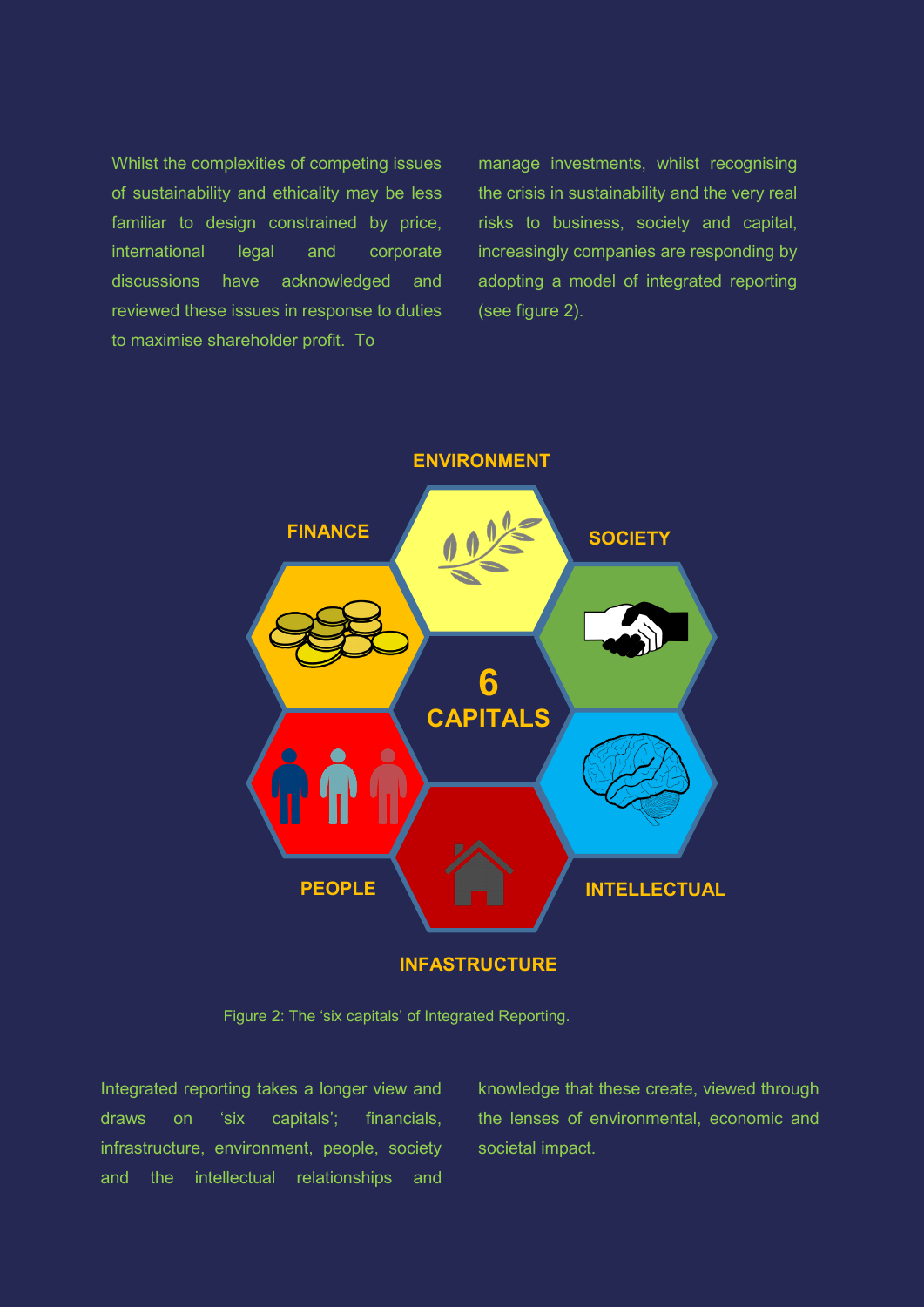*'The outcomes based approach of integrated reporting is to look at the value creation chain from inputs into the company's business model, its output, being its product or service and the effects that that product or service has when it goes out into society on the three critical dimensions of sustainable development, the economy, society and the environment. This outcomes* 

*based approach is now recognised in the Sustainable Development Goals of the UN of April 2015 in which the UN states that in order to achieve sustainable development by 2030, account has to be taken of the indivisible and integrated dimensions of the economy, society and the environment'* (King, M. 2018, see figure 3).



Figure 3: Integrating 'Value' for Sustainable Development

If at the corporate level, using a broader range of evaluation criteria contributes to making better decisions and provides greater reliability based on the 'true' cost of production. Then, why not use the methods and approaches of design thinking, to translate these principles to the point of purchase and let consumers choose? The *Neo-utilities* project aims to; examine barriers to achieving these goals, develop a discourse between stakeholders and shareholders, and define a set of principles to inform and

empower design teams throughout the production to consumption network to propose more sustainable outcomes. Using these principles to create narratives with enhanced consumer choice.

Increasing choice based on real costs and principles for a sustainable future, from a broader range of criteria than price alone, will simultaneously empower design agendas within corporate structures to question the 'procurement at any cost' agenda.